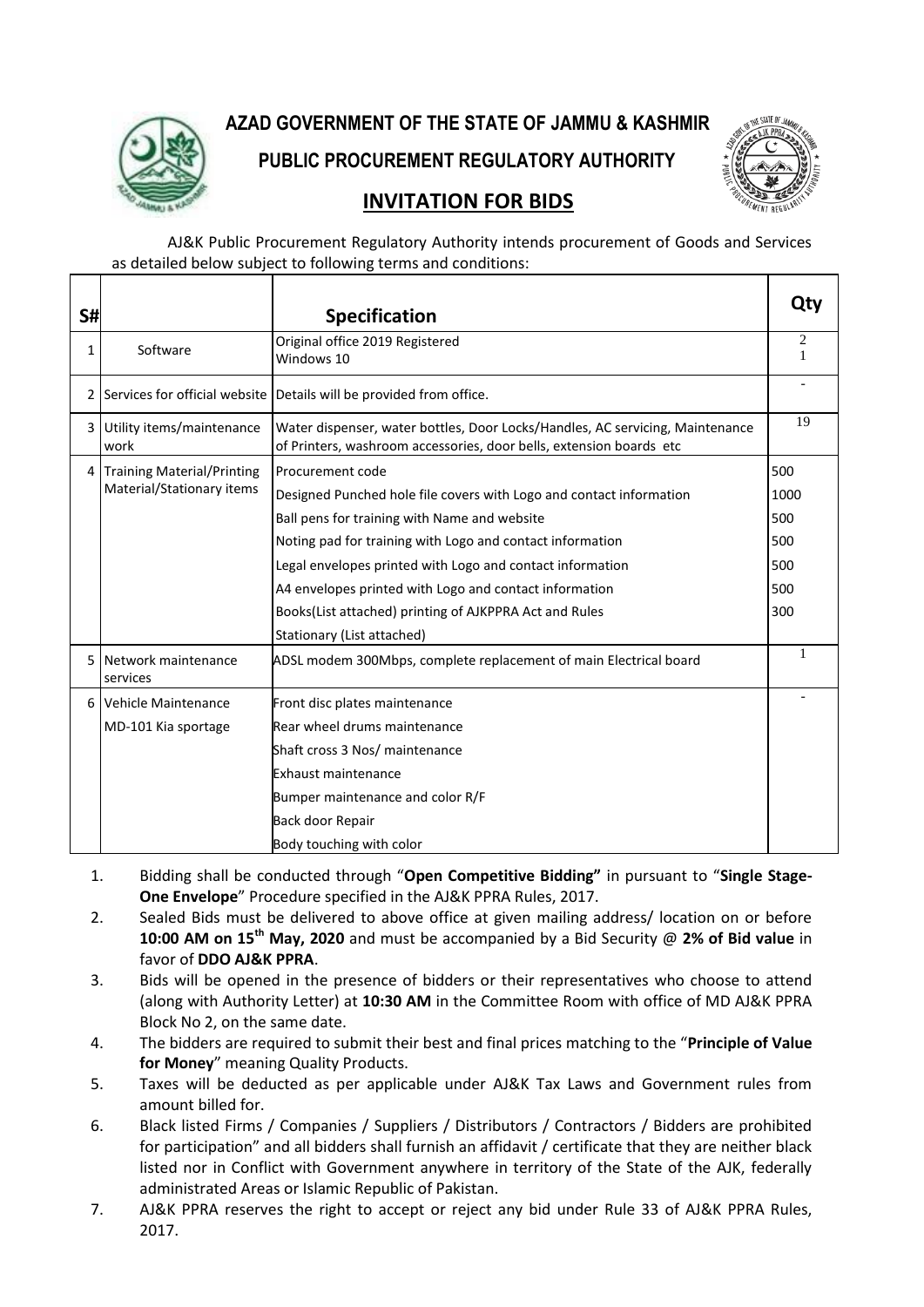8. **Evaluation Report / Award of Contract** shall also be displayed at AJK PPRA website.

AJ&K Public Procurement Regulatory Authority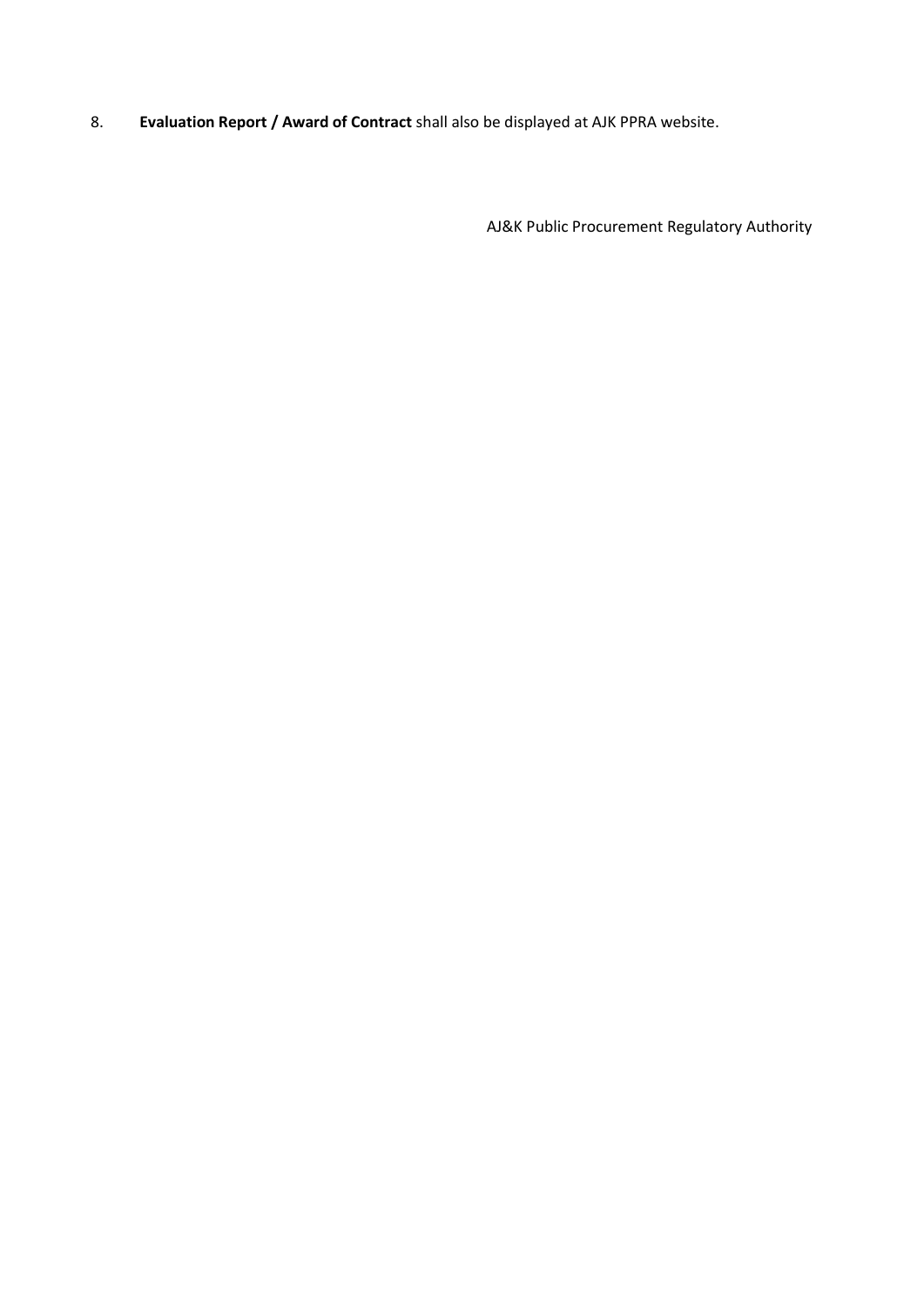# **Lot-I**

| S#                      | <b>Item</b>                             | Qty | <b>Amount</b><br>without<br><b>Tax</b> | Tax 17% | <b>Total Amount</b> |
|-------------------------|-----------------------------------------|-----|----------------------------------------|---------|---------------------|
| <b>Website Security</b> |                                         |     |                                        |         |                     |
|                         | Two Year Subscription Renewal, Security |     |                                        |         |                     |
| 01                      | of Official Website of AJK PPRA         |     |                                        |         |                     |
|                         | Website: https:www.ajkppra.gov.pk       |     |                                        |         |                     |
| <b>Total</b>            |                                         |     |                                        |         |                     |

# **Lot-II**

| S#                      | <b>Item</b>                                        | Qty | <b>Amount</b><br>without<br><b>Tax</b> | <b>Tax 17%</b> | <b>Total Amount</b> |
|-------------------------|----------------------------------------------------|-----|----------------------------------------|----------------|---------------------|
| <b>Operating System</b> |                                                    |     |                                        |                |                     |
| 01                      | Windows 10 Operating System 64-Bit<br>Original DvD | 01  |                                        |                |                     |
| 02                      | Microsoft Office 2019 64-Bit<br>Original DvD       | 02  |                                        |                |                     |
| <b>Total</b>            |                                                    |     |                                        |                |                     |

# **Lot-III**

| S#                | <b>Item</b>                                                                                                                                       | Qty | <b>Amount</b><br>without<br><b>Tax</b> | Tax $17\%$ | <b>Total Amount</b> |
|-------------------|---------------------------------------------------------------------------------------------------------------------------------------------------|-----|----------------------------------------|------------|---------------------|
| <b>Networking</b> |                                                                                                                                                   |     |                                        |            |                     |
| 01                | Complete Electrification on Main<br>Electric Line with Board Installation<br>Connected on Network causing the<br>equipment to malfunction / burn. | 01  |                                        |            |                     |
| 02                | <b>ADSL Modem</b>                                                                                                                                 | 01  |                                        |            |                     |
| <b>Total</b>      |                                                                                                                                                   |     |                                        |            |                     |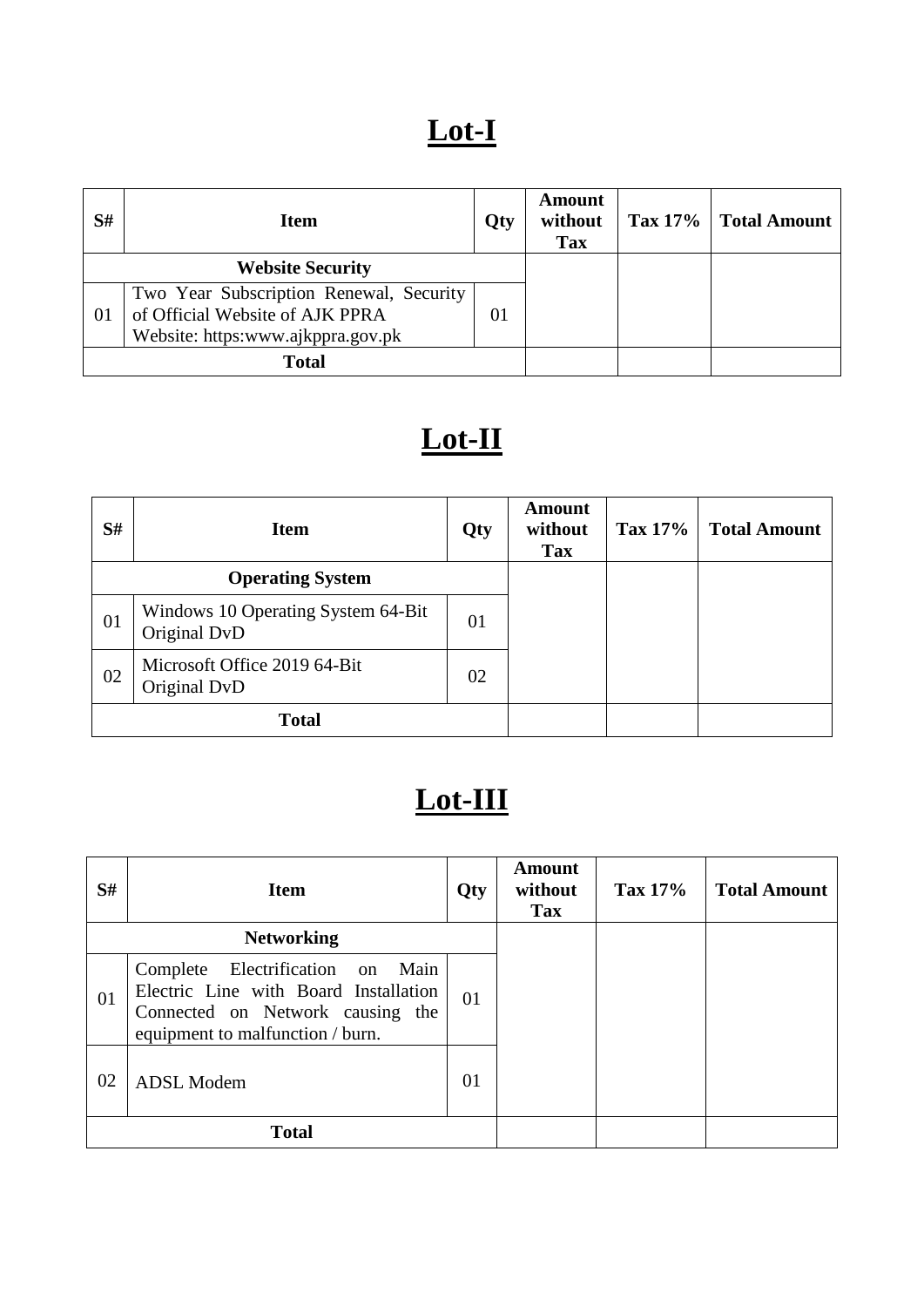### **Lot-IV**

| S# | <b>Item</b>                                                                                                 | <b>Quantity</b> | <b>Amount</b><br>without<br><b>Tax</b> | Tax 17% | <b>Total Amount</b> |
|----|-------------------------------------------------------------------------------------------------------------|-----------------|----------------------------------------|---------|---------------------|
|    | <b>Printing</b>                                                                                             |                 |                                        |         |                     |
| 01 | Procurement Code of 70g paper printing<br>with Title Page $\&$ Binding (80 pages) as<br>per sample provided | 500             |                                        |         |                     |
| 02 | Design File Cover with Official Logo &<br><b>Contact Info Printing</b>                                      | 1000            |                                        |         |                     |
| 03 | Ball Pan Superior Quality Printed With<br>PPRA AJK & Official Website<br>https:www.ajkppra.gov.pk           | 500             |                                        |         |                     |
| 04 | Noting Page $\&$ Participle Website $\&$<br>Contact Information 25 pages                                    | 500             |                                        |         |                     |
| 05 | Legal Envelopes printed with AJK PPRA<br><b>Address</b>                                                     | 500             |                                        |         |                     |
| 06 | A4 Letter pad printed with AJK PPRA<br>Address and Logo                                                     | 500             |                                        |         |                     |
|    | <b>Total</b>                                                                                                |                 |                                        |         |                     |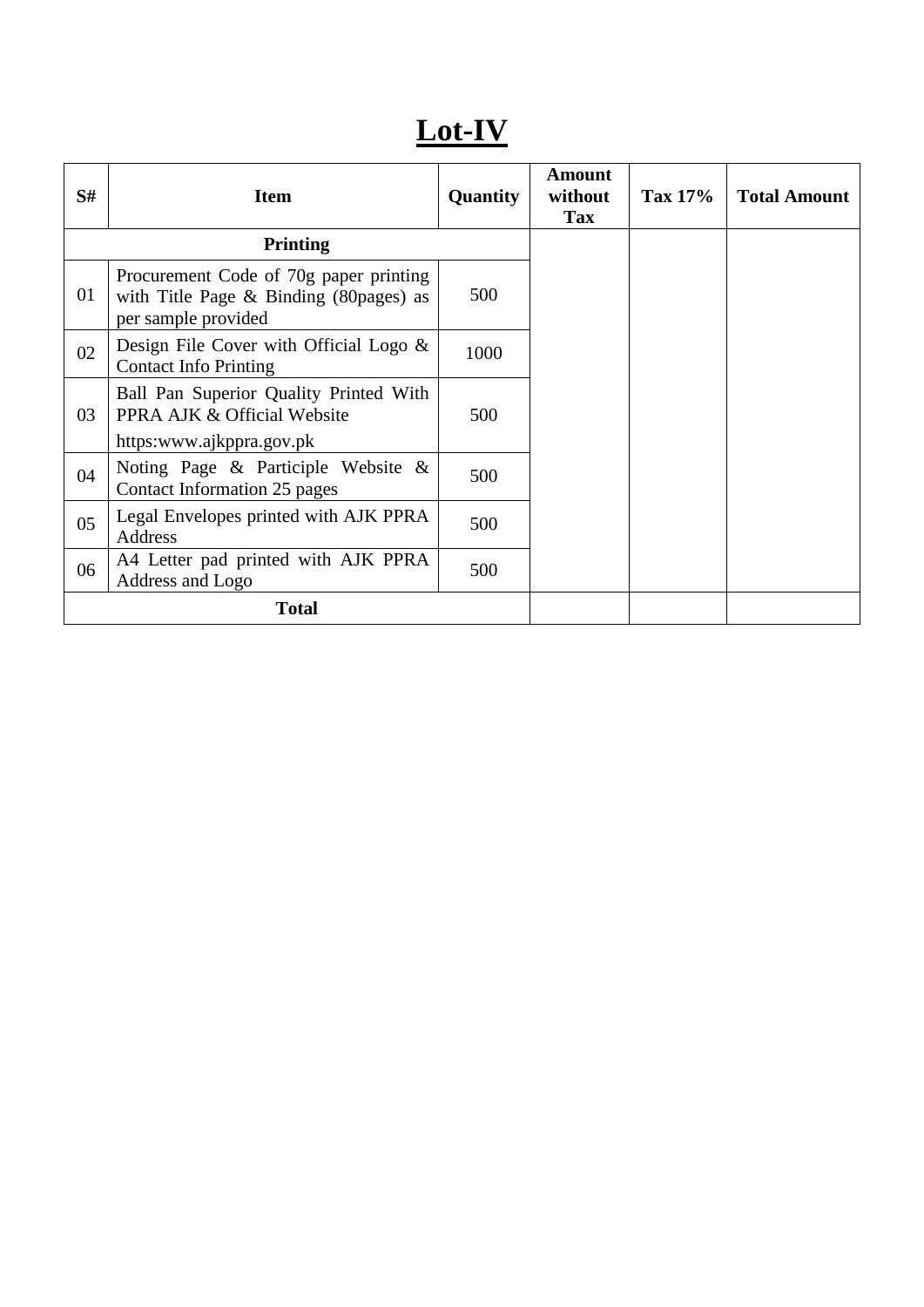# **Lot-V**

| S# | <b>Item</b>                                                      | Qty | <b>Amount</b><br>without Tax | Tax 17% | <b>Total Amount</b><br>with Tax |
|----|------------------------------------------------------------------|-----|------------------------------|---------|---------------------------------|
|    | <b>Utility Items</b>                                             |     |                              |         |                                 |
| 01 | <b>Water Dispenser</b>                                           | 01  |                              |         |                                 |
| 02 | Water Bottle (19 Liter)                                          | 01  |                              |         |                                 |
| 03 | <b>Lock Superior Quality</b>                                     | 05  |                              |         |                                 |
| 04 | Cleaning & Service of AC                                         | 04  |                              |         |                                 |
| 05 | Replacement of Burn Board of<br>Printer HP 402dn                 | 02  |                              |         |                                 |
| 06 | Door handle                                                      | 04  |                              |         |                                 |
| 07 | 10 Meter Power Cable 30ampere<br>7/29                            | 05  |                              |         |                                 |
| 08 | Doorbell Wireless                                                | 04  |                              |         |                                 |
|    | <b>Washroom Accessories</b>                                      |     |                              |         |                                 |
| 09 | Soap Bar                                                         | 12  |                              |         |                                 |
| 10 | Towel                                                            | 03  |                              |         |                                 |
| 11 | <b>Washroom Mirror</b>                                           | 03  |                              |         |                                 |
| 12 | Fixing & Installation with Pipe<br>Fitting of broken Indian Seat | 02  |                              |         |                                 |
|    | <b>Total</b>                                                     |     |                              |         |                                 |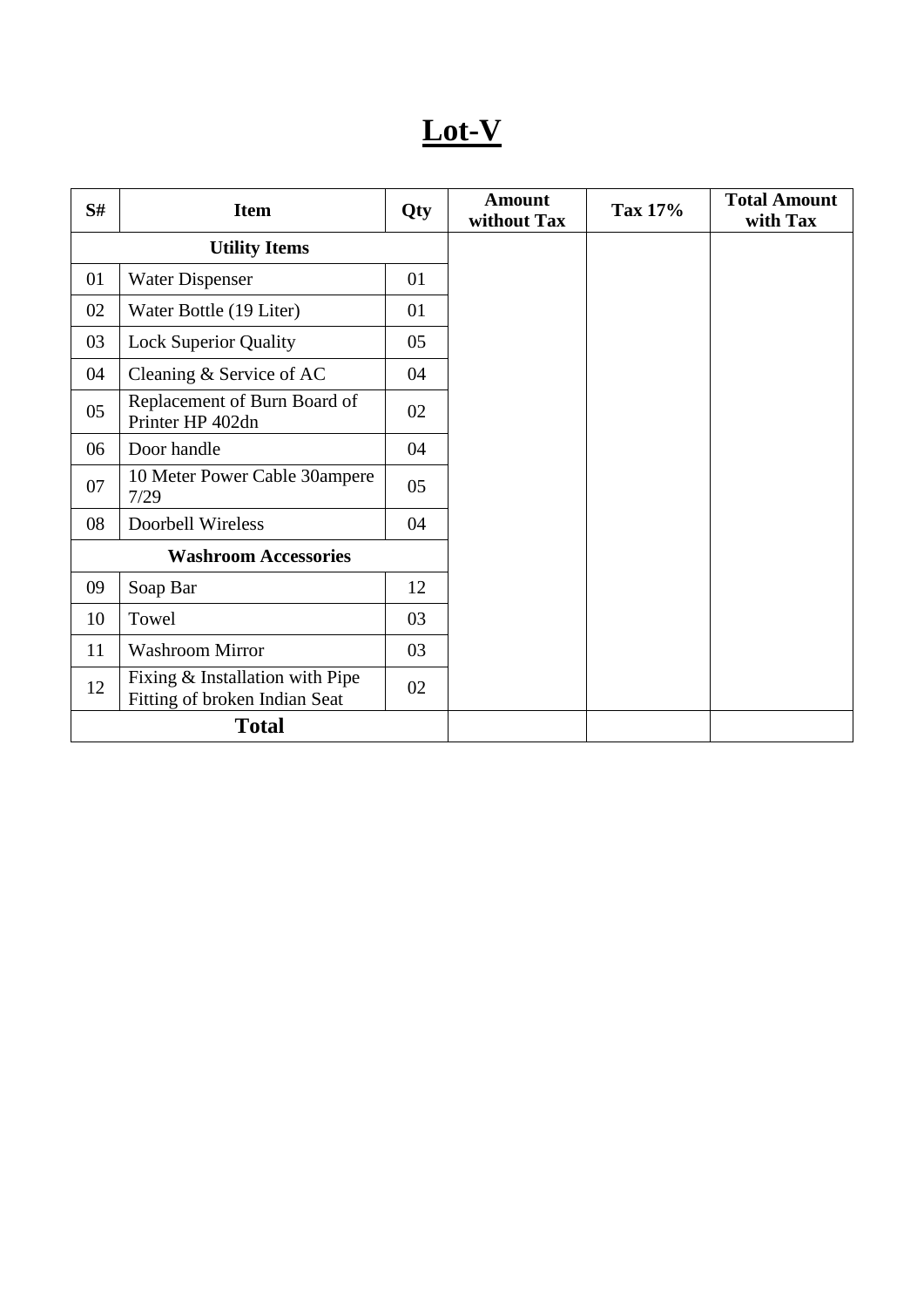### **Lot-VI**

| S#              | <b>Item</b>                | <b>Specification</b>                         | A/U           | Qty | <b>Amount</b><br>without<br><b>Tax</b> | <b>17% Tax</b> | <b>Total Amount</b><br>(Incl Tax) |
|-----------------|----------------------------|----------------------------------------------|---------------|-----|----------------------------------------|----------------|-----------------------------------|
| 1               | Paper                      | A4, 80 gm, Imported Brand AA                 | Ream          | 20  |                                        |                |                                   |
|                 |                            | A4, 70 gm, Imported Brand AA                 | Ream          | 25  |                                        |                |                                   |
| 2               | <b>Ball Point</b>          | Picasso, blue, black, red (or<br>equivalent) | Packet        | 10  |                                        |                |                                   |
| 3               | Pen                        | Schneider or equivalent                      | Packet        | 0.5 |                                        |                |                                   |
| 4               | Pencil with rubber         | Dollar (or equivalent)                       | Packet        | 03  |                                        |                |                                   |
| 5               | Pen Fluid                  | DUX Correction Pen or equivalent             | Dozen         | 01  |                                        |                |                                   |
| 6               | Dak Book                   | Large Size                                   | Dozen         | 01  |                                        |                |                                   |
| 7               | <b>Stock Register</b>      | No.8                                         | No.           | 01  |                                        |                |                                   |
| 8               | Post IT Pad                | Superior quality                             | Packet        | 05  |                                        |                |                                   |
| 9               | <b>Sticky Notes</b>        | Superior quality                             | Packet        | 05  |                                        |                |                                   |
| 10              | File Board with<br>flapper | Top quality                                  | Dozen         | 02  |                                        |                |                                   |
|                 | 11   Foot Scale (steel)    | Top quality                                  | No.           | 06  |                                        |                |                                   |
|                 | 12 Highlighter             | Top quality in different colors              | Dozen         | 02  |                                        |                |                                   |
| 13              | Paper Clip                 | Superior or equivalent                       | Packet        | 05  |                                        |                |                                   |
|                 | 14   Flag (Paper)          | PUC, A to Z                                  | Packet        | 05  |                                        |                |                                   |
| 15              | Stapler pin                | Dollar (or equivalent)                       | Packet        | 05  |                                        |                |                                   |
|                 | 16 Binding Tap             | Top quality                                  | Dozen         | 01  |                                        |                |                                   |
| 17 <sup>1</sup> | <b>Tag Cotton</b>          | Superior 6"                                  | <b>Bundle</b> | 15  |                                        |                |                                   |
|                 | 18 File Holder             | Plastic handle (Medium)                      | Unit          | 06  |                                        |                |                                   |
|                 | <b>Grand Total</b>         |                                              |               |     |                                        |                |                                   |